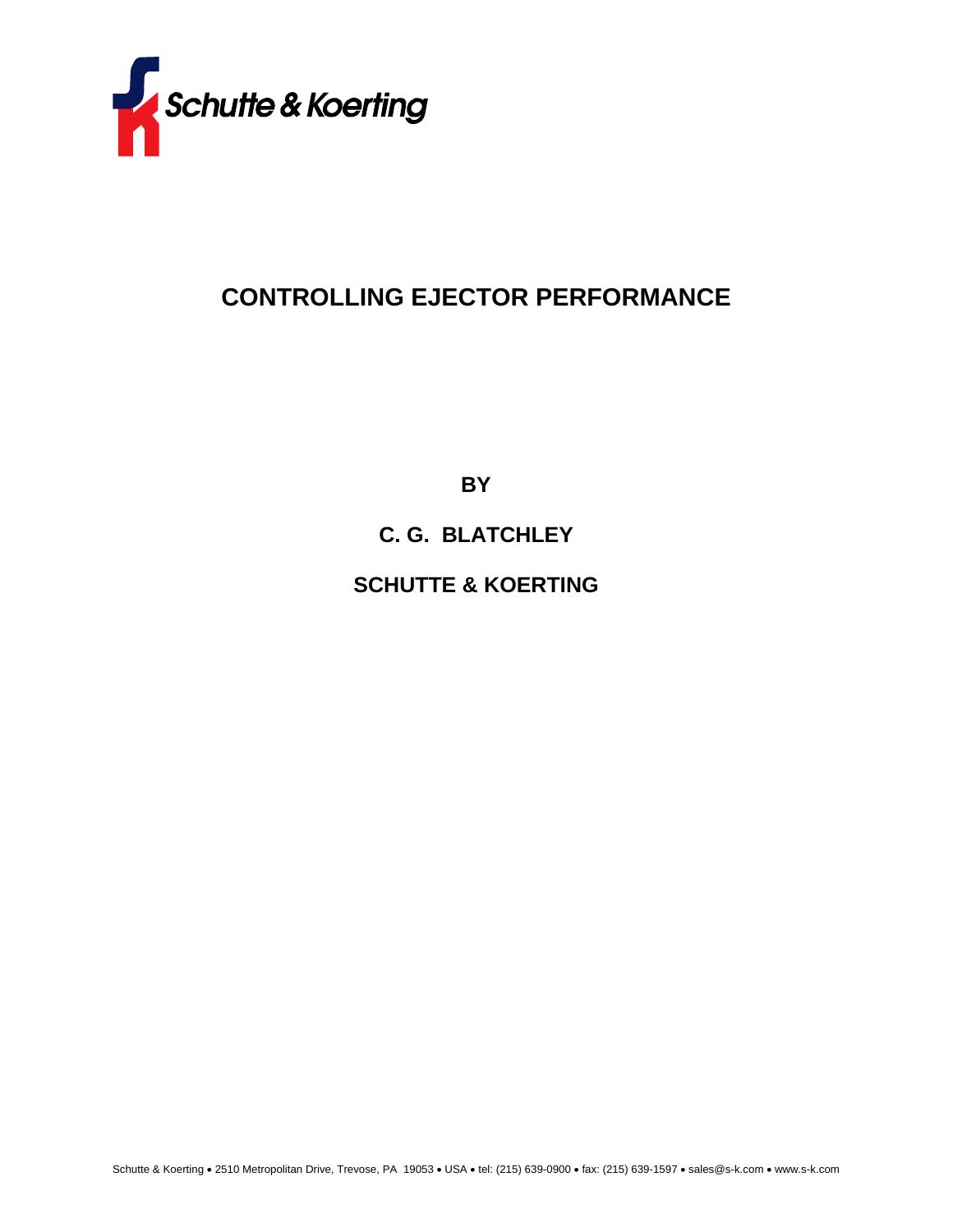## **CONTROLLING EJECTOR PERFORMANCE**

Pumps operating on the ejector principle are in use on many processes. In an increasing number of applications it is necessary to apply controls. Ejectors are essentially a fixed capacity device since the diffuser area is constant. Therefore, they react to control impulses in a manner peculiar to their performance and the control system must be selected to conform.

By definition, an Ejector is a jet device which uses an operating fluid at a high pressure to entrain a suction fluid at a low pressure, discharging the mixture of suction and motive fluids against an intermediate pressure. An Ejector consists of a nozzle, a diffuser and a body, or mixing chamber, see Fig. 1. The nozzle is designed to produce a jet at high velocity by expanding the motive fluid from inlet to suction pressure. The design of the nozzle varies depending upon expansion ratio, state of fluid and type of the Ejector. Fig. 2 shows a converging nozzle for liquids and low-pressure gases, a spray nozzle for liquids, a converging-diverging nozzle for gases and multiple nozzle designs for gases and for liquids. The diffuser is designed to compress the mixture of motive and suction fluid moving at an intermediate velocity by converting the velocity energy to sufficient pressure to compress the nozzle and diffuser in the proper relation.



Fig. 3 shows how Ejectors vary in appearance and design depending upon the fluids involved and the required performance.

The Water Jet Eductor is liquid jet liquid pump.

The Water Jet Exhauster is a liquid jet gas pump. It may utilize a spray nozzle or multiple nozzles to improve contact with the suction gas.

The Fume Scrubber is a Water Jet air pump, designed for low drafts and large capacity.

The Syphon is a Stream Jet liquid pump which requires condensation of the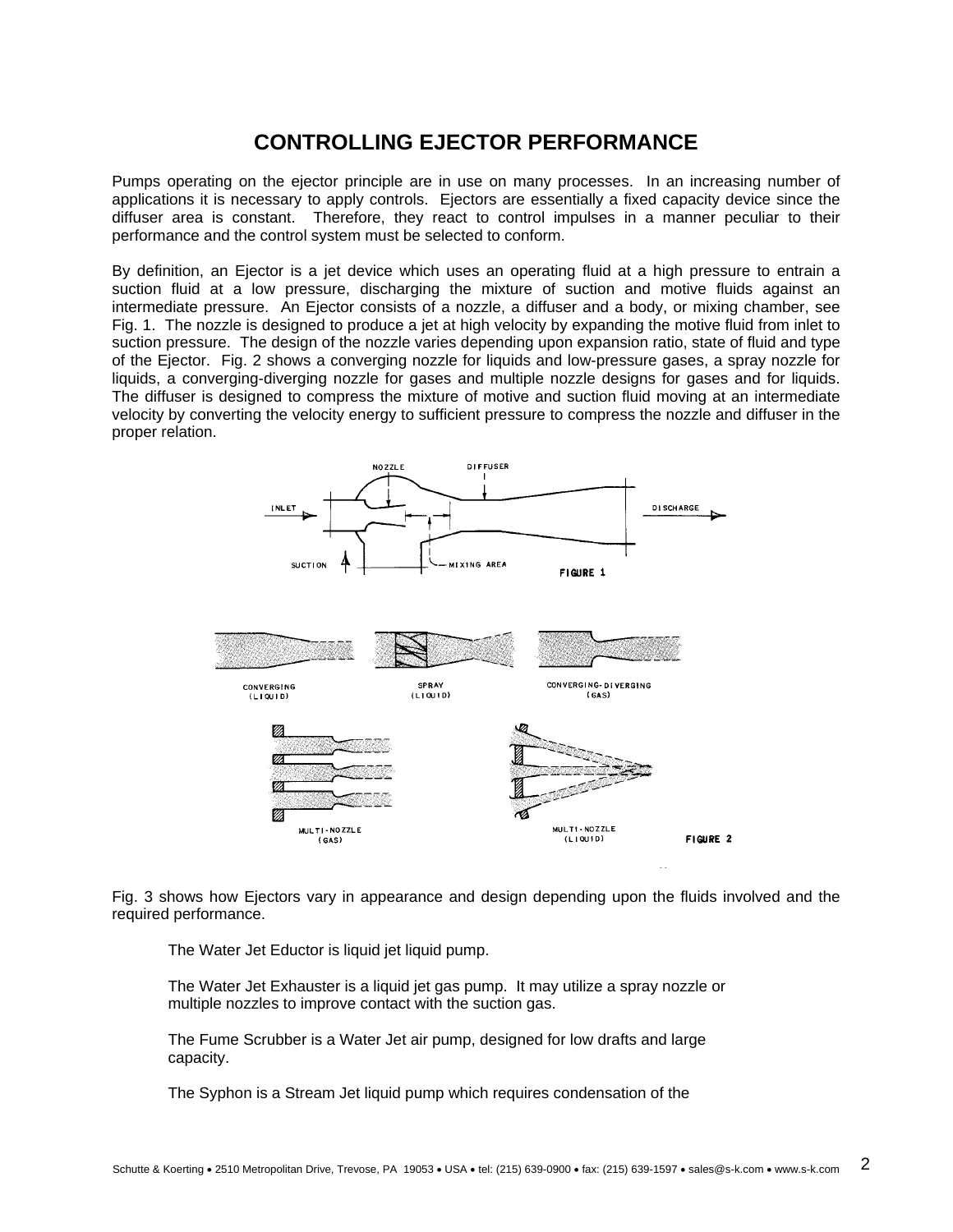motive fluid to reduce the work required for compression in the diffuser.

The Steam Jet Exhauster or Vacuum Pump is gas jet gas pump and is the basic stage for all high vacuum equipment.

The Steam Jet Blower is a steam jet or air jet air pump designed for large capacities at low drafts.

The Thermo-Compressor is a steam jet steam compressor, shown with a diaphragm-operated spindle for control purposes.



For high compression ratios a long narrow diffuser is used, and for low compression ratios a shorter, wider design.

Ejectors can be divided into two categories based on the type of performance. The first class is noncritical in operation and includes liquid jet liquid or gas pumps and certain types of gas jet gas pumps. The basic criterion is diffuser velocity less than critical, that is Mach numbers less than 1. A constant suction pressure can be maintained on such an Ejector at varying capacities by controlling motive flow. This is applicable to single stages operating at 15" Hg. absolute and above and to water jet exhausters. Constant ratio of motive to suction fluid can be maintained at varying flows by control of motive and suction pressures typical of operation of liquid jet Ejectors used as mixing devices. Fig. 4 shows the performance curve of a single stage exhauster controlled to 14" Hg. abs. showing uniform response to changes in motive pressure allowing smooth control. Fig. 6A shows control arrangement.

The greater majority of steam jet vacuum pumps are critical in performance and are, therefore, not susceptible to control in the same fashion. Fig. 5 illustrates the typical single stage exhauster for operation between 4 and 8" Hg. abs. Throat velocities are greater than critical. Such units exhibit responses to pressures changes which are not normally understood. It is not possible to decrease the motive flow below a point where the required velocity will be produced within the diffuser. It is standard in the industry to design such units for stable operation at zero suction flow with the motive flow maintaining the required volume and energy to produce the necessary diffuser velocity. This is known as "shut-off' operation. Any decrease in motive pressure beyond the margin of safety designed in the unit will cause a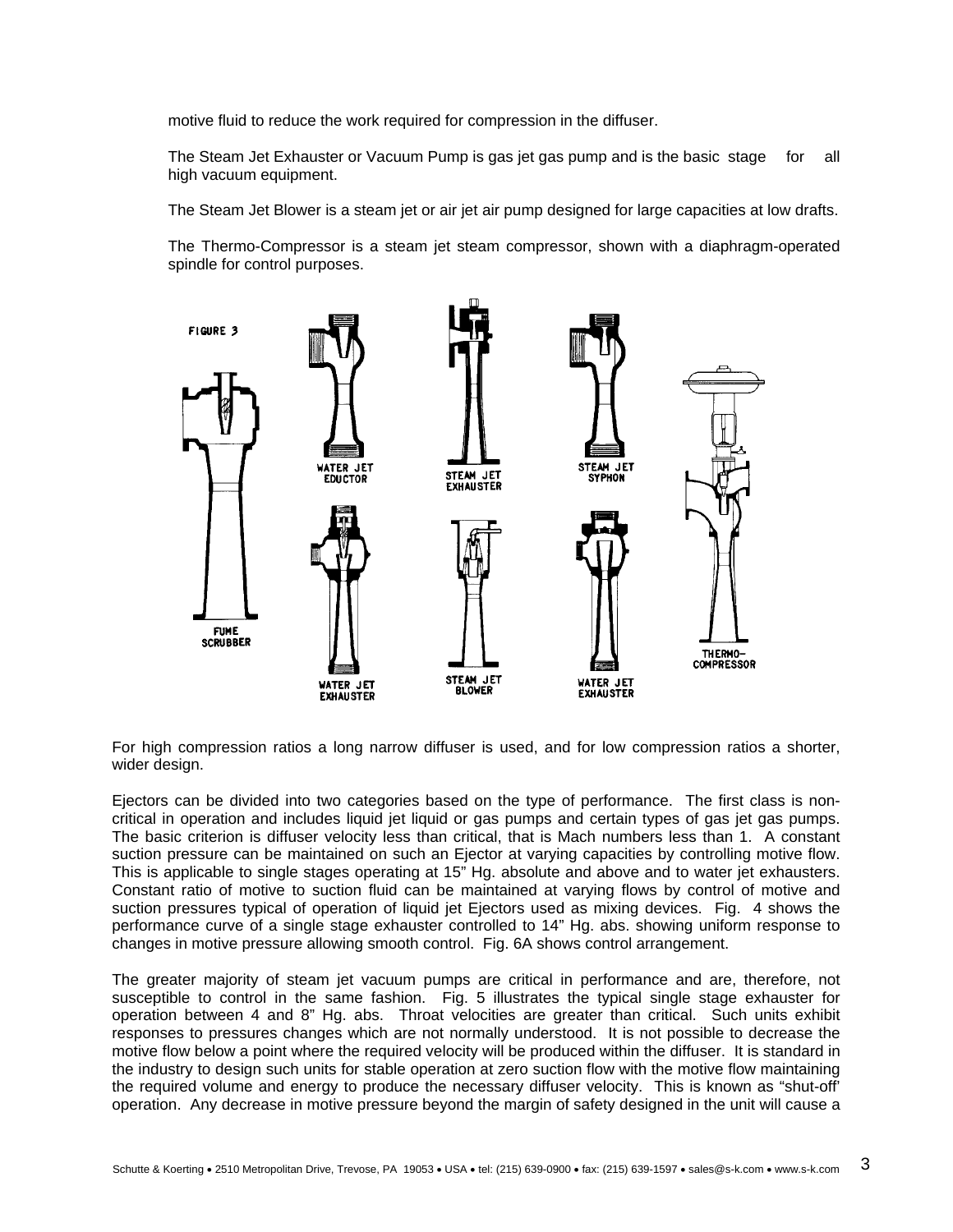discontinuity in operation and an increase in suction pressure under any given load condition. Any increase in motive fluid rate will cause a gradual increase in suction pressure or decrease in capacity at a given pressure. Such a unit also has a limited discharge pressure. Any increase in capacity and in most cases reverse flow through the suction.



In order to control the suction pressure of such a unit at varying loads it is, therefore, necessary to either replace the process fluid with another suction fluid (1) or introduce an artificial pressure drop as shown in Fig. 6B (2). The common control method is to bleed atmospheric air through a valve operated by an absolute pressure controller. For small units a direct operated or controller operated butterfly valve is used to throttle the suction flow. If addition of air overloads an aftercondenser or carries over objectionable fumes to atmosphere, the discharge mixture from the ejector can be recycled to control (3).

An Ejector operation in the critical range is designed for a fixed compression ratio and requires a definite motive steam flow. For example, a High Vacuum exhauster operating at 150 psig steam pressure compressing from 1" Hg. abs. to 6" Hg. abs. The same Ejector can be made to operate with essentially the same suction capacity and pressure discharging against a higher back pressure simply by adding more motive steam, see Fig. 7. Conversely, a reduction in motive steam will reduce the allowable back pressure. This is true over moderate changes in steam flow. The operating region of the suctioncapacity curve is unaffected, although the limits at zero suction flow (shut-off) and maximum suction flow will vary.

The discharge of a single stage exhauster is normally fixed by discharge to atmospheric pressure. In multi-stage units each stage has similar characteristics but the inter-stage pressure is fixed by the design of the unit. During actual operation this pressure varies with the relation of the load to the atmospheric stage capacity and with the condenser water flow and temperature. In order to maintain satisfactory operation of the primary or high vacuum exhauster it is necessary to maintain the correct support pressure. Therefore, any controls applied, must not adversely affect the performance of the atmospheric stage exhauster.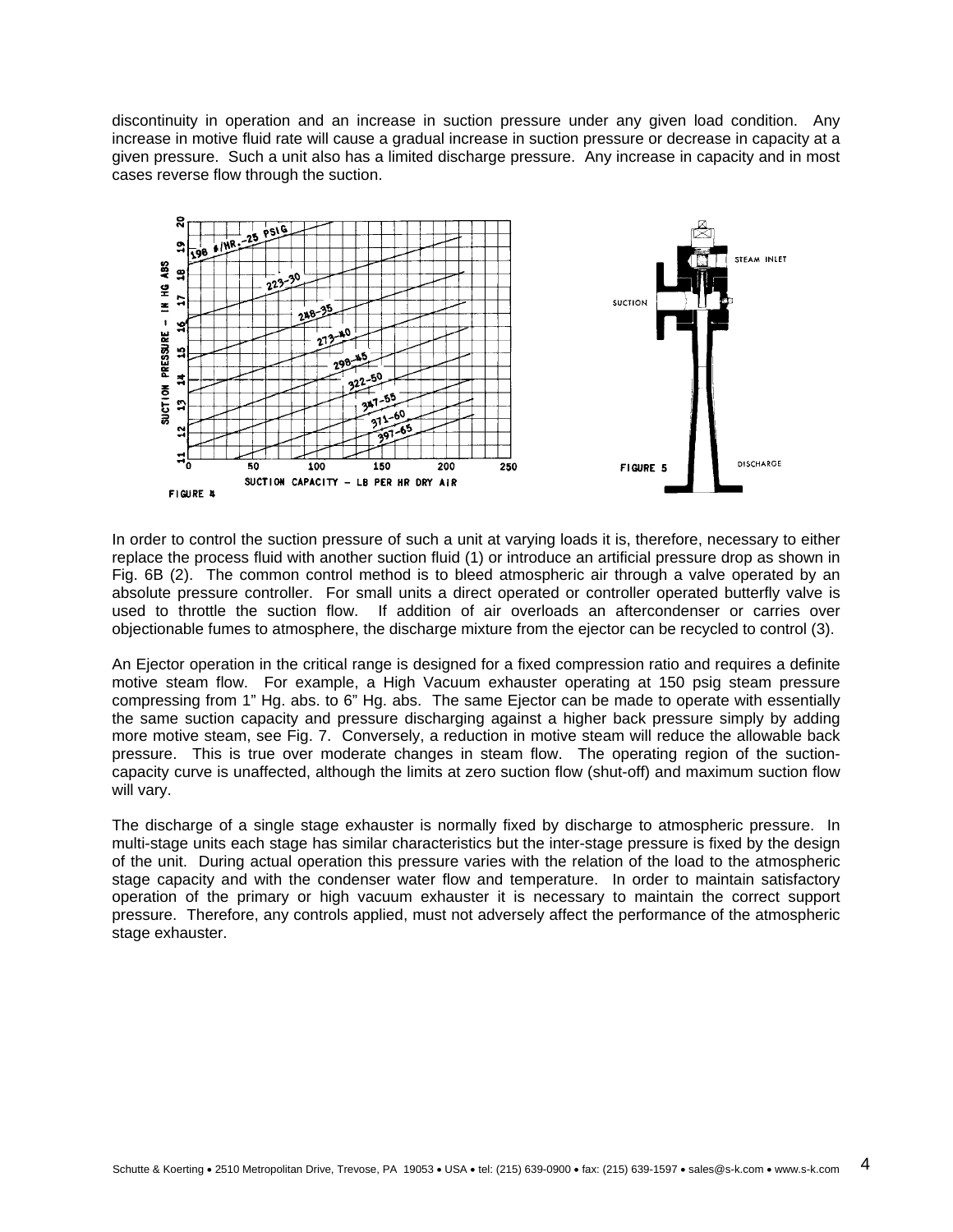

Fig. 7 shows discharge pressure curves for five steam rates in a given primary exhauster. The dashed curves show the condenser pressure attained by various sized atmospheric stages. The dot-dashed lines show the affect of condenser water temperature. It can be seen that the length of the capacity curve obtained depends upon the atmospheric stage capacity.

The basic multi-stage unit is two stage with inter-condenser, either a direct contact, see Fig. 8, or surface type. The primary or high vacuum ejector is designed to operate at a fixed motive steam pressure. It is critical in operation and, therefore, the same technique as in the single stage of replacing load to control suction pressure is followed. See Fig. 9. If the process load is non-condensable, both stages of the ejector have been designed to handle equivalent loads and replacement of the load by an air bleed has negligible effect on the support pressure (1). Most applications involve the pumping of both condensable and non-condensable vapors. In such cases, the atmospheric stage may be designed to handle only the non-condensable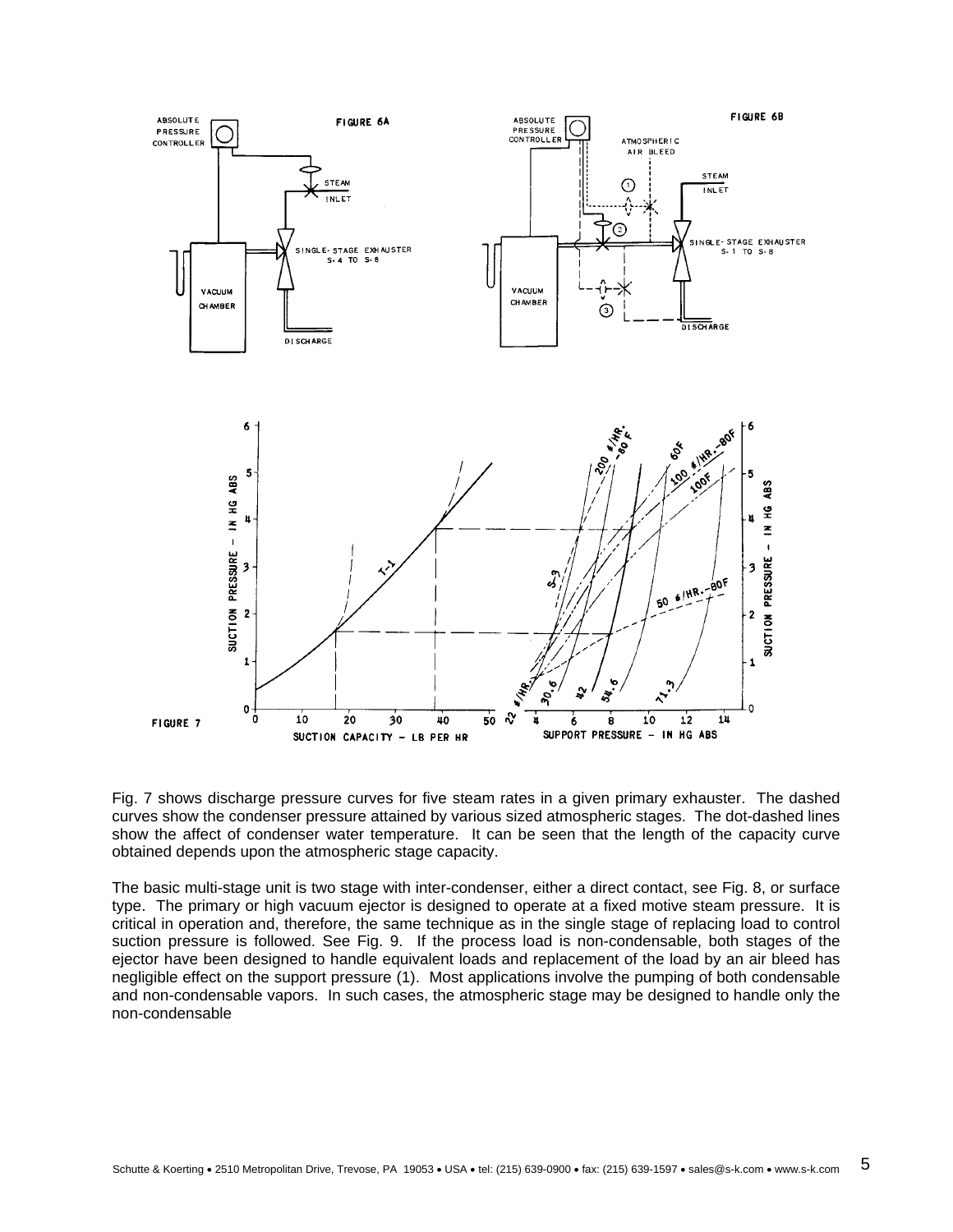



portion of the load saturated at the condenser outlet conditions. This is possible since much of the condensable load is removed in the inter-condenser. In such cases, replacing the process load by a noncondensable gas will vary the load on the atmospheric stage and, therefore, vary the support pressure. If the unit is operating at the design load, this increase in non-condensable load will raise the support pressure and cause a discontinuity in operation of the high vacuum exhauster. If the load changes are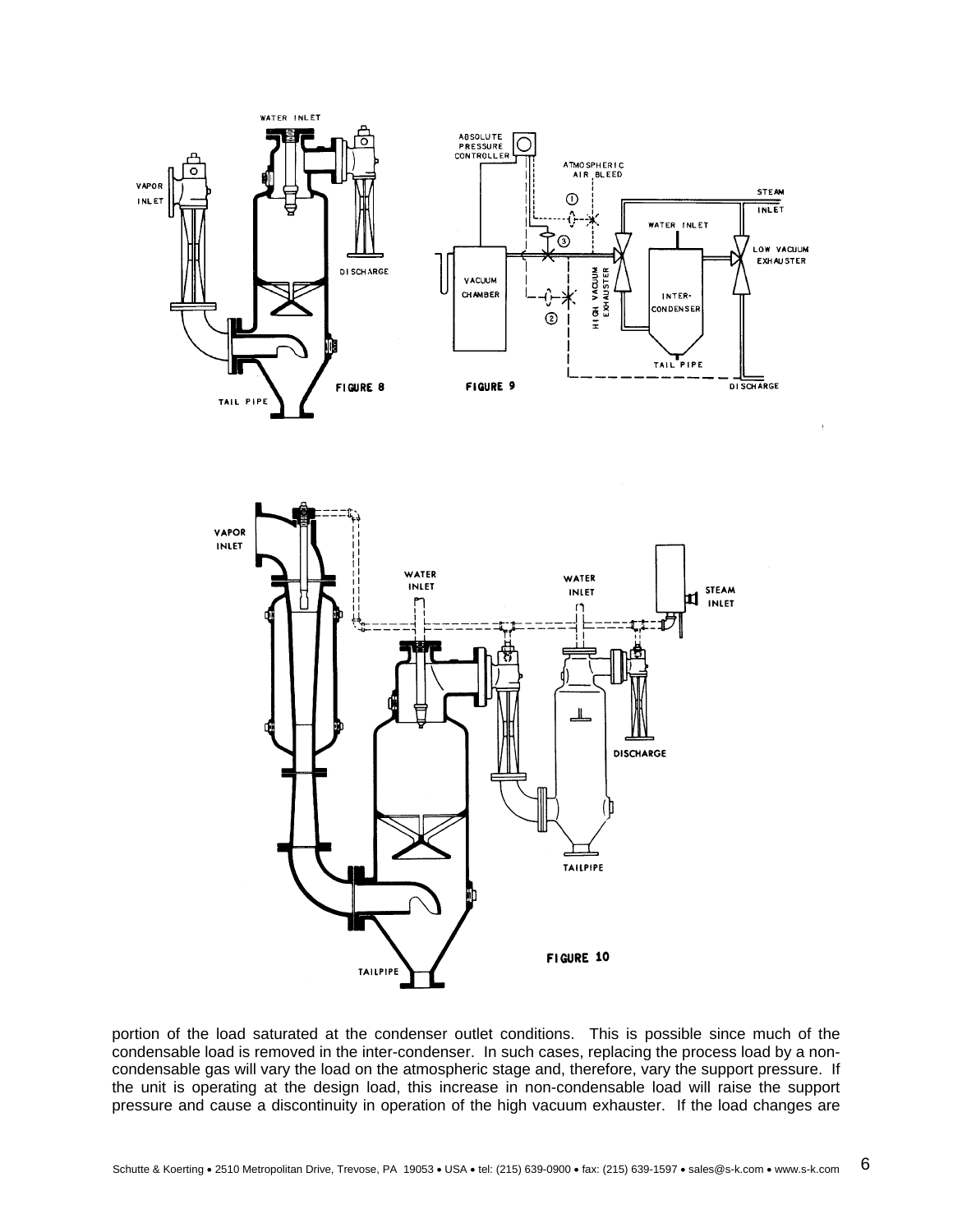small, this will result in an unstable condition with a definite departure from straight line control. Large changes in load, cause a semi-stable condition. In such cases condensable vapors should be bled in; either steam, or a mixture of steam and non-condensables from the exhaust of the atmospheric stage (2). When designing for loads containing large amounts of condensables, the overall operation is less costly if live steam is bled into the suction connection for control when the load decreases, rather than installation of a large enough atmospheric stage to handle the entire load as non-condensable. A throttling valve (3) may be used in the suction line, but this requires a large valve and introduces a pressure loss at full load.

On evaporators, crystallizers and similar processes large amounts of condensable vapors must be handled. It is possible to handle these vapors with a condenser followed by an air ejector, see Fig. 10. Controls may be applied to such units for two purposes: to control the suction pressure at varying loads, or to reduce the quantity of cooling water used at low loads or low water temperatures, Fig. 11. The condenser water may be throttled using either an absolute pressure controller or a controlling thermometer measuring tail pip temperatures. This control must be limited to prevent throttling below the minimum water required by the condenser. This may be between 30 and 50% of the maximum, depending upon condenser design. Reduction below the limiting flow causes breaks in the water curtains allowing steam to by-pass to the air outlet. This control will not only maintain the proper water flow under constant load conditions, but will also control to maintain constant suction pressure since the tail pipe temperature is a measure of possible condenser pressure. Complete control of suction pressure may be obtained by bleeding replacement load into the ejector suction after the condenser with the limitations discussed in relation to operation of two-stage units.

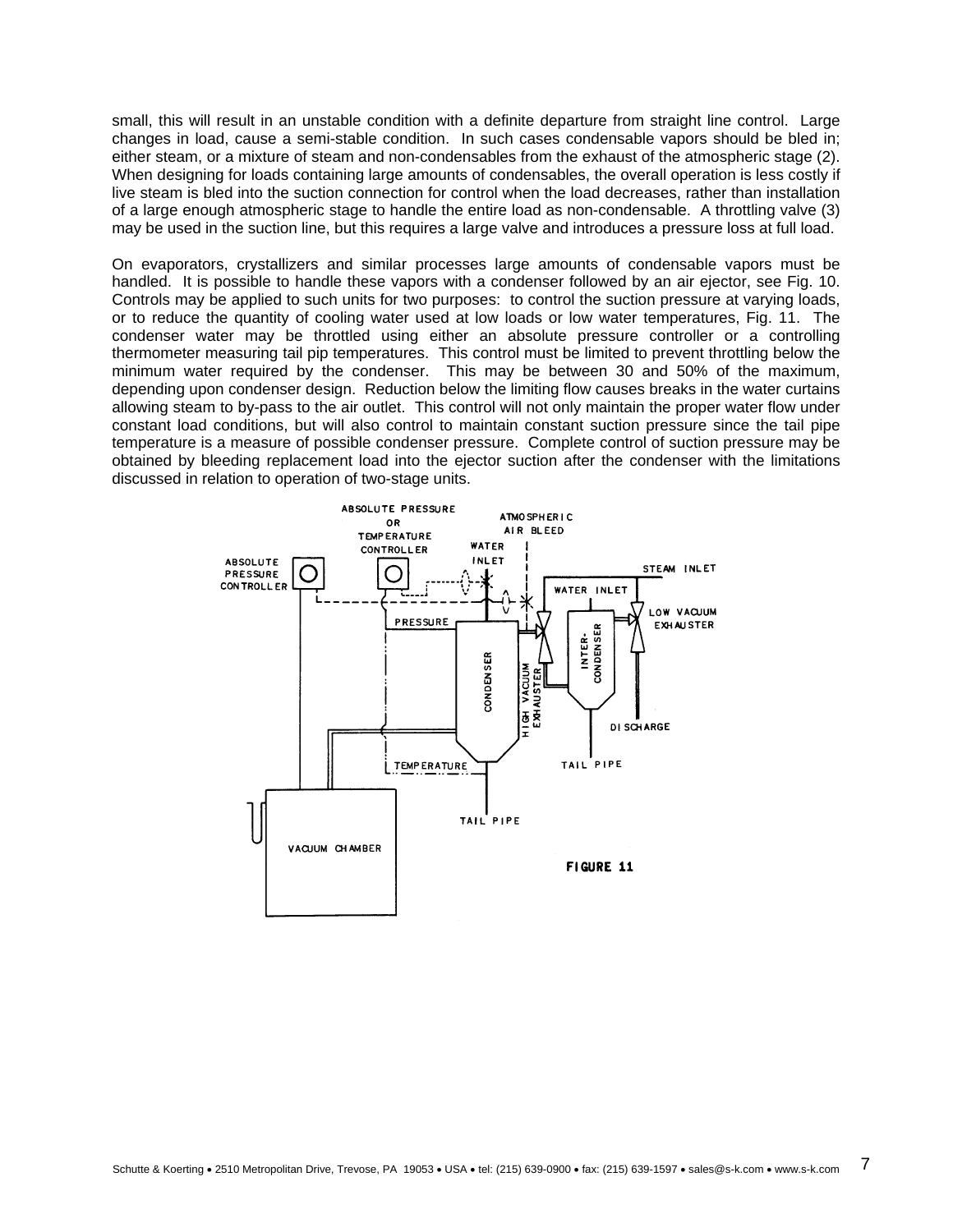

Where the suction pressure is below the maximum attainable with available condensing water temperature, large steam ejectors, known as "boosters" or " thermo-compressors" are used. Such devices have a large first stage and condenser and a small air pump, usually the two-stage type, Fig. 12. It is not possible to control the suction pressure by bleeding in non-condensables since this will quickly overload the air pump, raising the inter-condenser pressure beyond the critical point. In this case, the proper method is to bleed in condensable fluid. The discharge of the booster can be by-passed back to the suction, but the pressure drop across the control valve would be quite low, 2" to 3" Hg. abs. requiring a very large valve. The more usual method is to bleed in available low-pressure steam or by-pass steam from the motive line. In either case, an absolute pressure controller or a temperature controller in the process vessel may be used to operate the valve.

In addition to the suction control, or when suction pressure is not controlled, an arrangement has been developed to save motive steam. The condenser and air pump must be designed to provide the proper support pressure for the booster at maximum load and water temperature. Reductions in load or seasonal reduction in water temperature allows the condenser and air pump to lower the pressure at the outlet of the booster. If this pressure is reduced below the design conditions, the motive steam to the booster may be reduced. The ejector is required to operate across a lower compression ratio and, therefore, requires less motive energy. The relationship between support pressure and motive steam pressure must be determined by test. An absolute pressure controller is used to adjust the control point on a steam pressure controller either by means of a cam or an adjustable ratio control. The ratio control is more flexible since it allows adjustment after installation to meet exact operating conditions. The steam pressure controller will also take into account variations in steam line pressure. Fig. 13 shows possible steam savings at two condenser water temperatures and two design load conditions. The slope of the curve varies with suction pressure. Since the actual operating conditions usually vary from the design conditions, the adjustable ratio feature allows setting to match the actual condition. Ratio control is, of course, in a straight line, but this makes very little difference in actual steam savings. A reduction in cooling water temperature of 10° allows an appreciable saving in steam. Based on steam at a dollar per thousand, this particular booster would operate at a saving of about 44 cents per hour. Figuring 1400 operating hours in about eight months of low water temperature, we would estimate savings at \$600. Approximate control costs, including the steam valve, would be \$1000. This would pay for the controls in approximately two years. If continuous operation is involved, the controls could be paid for in less than a year and would, therefore, be definitely advantageous. Larger boosters than this are more common and savings easily justify the additional cost of control.